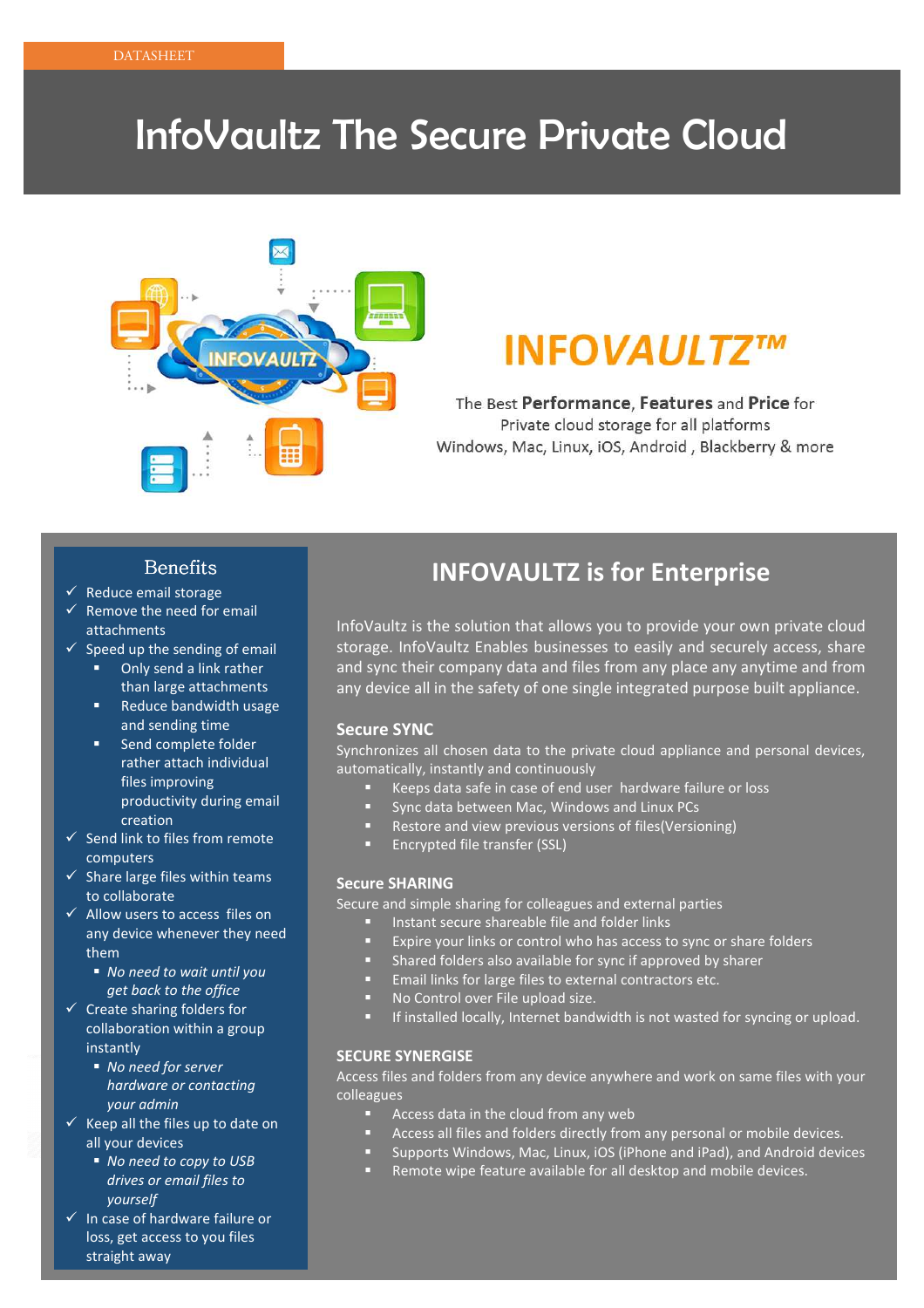#### DATASHEET



## InfoVaultz The Secure Private Cloud

#### Features

ing a state of the state of the state of the state of the state of the state of the state of the state of the



#### **On-Premises**

Runs inside your own infrastructure and on your premises, so you control your data 100%. Install on your server, any way you want it.



#### **Sync**

Synchronize content across computers, smart phones and tablets. Roll out your own dropbox or Box.net like solution

#### **Existing Network Shares**

Seamless mobile and web access to existing network shares in your organization. Instantly make existing folder shares accessible from anywhere.



#### **File Sharing for Enterprises**  Allows users to access, share, sync company files and

documents from anywhere and any device.



#### **File Versioning**

Automatically versions files as they change and makes it easy to get back to a previous version.



#### **Data Privacy and Security**

Complete control of your data and valuable intellectual property



#### **Affordable Pricing.**

Simple single pricing structure which includes all maintenance, support and updates.

#### **HALODATA INTERNATIONAL**   *Data Security Experts*

Email : support@infovaultz.com Website : www.infovaultz.com

:<br>Lista istoria istoria istoria istoria istoria istoria istoria istoria

Account Management

## Access Control

Remote Management

#### Features **Consumer File Sharing & sync Services**

The employee handles account creation and termination directly with the file sharing service. Corporate IT has no visibility into who has an account and the type of information stored in the service. When an employee leaves the organization, IT has no ability to terminate access to the account.

Employee manages access privileges for all data stored in their account. Corporate IT has no control over who access, inside or outside of the company. When an employee leaves the organization, IT has no ability to recover the data.

Users control access to file sharing services from a mobile device. If the device is lost or stolen, the user is responsible for wiping any information.

Content stored in the cloud is accessible by employees of the file sharing service. Customer controlled encryption of data requires acquisition and management of a separate 3rd ownership is in favour of service

#### **InfoVaultz**

IT creates/terminates accounts for all users in the organization. With admin control, IT has power to know who has an account and what information is stored in the file service. When an employee leaves an organization, IT can disable the account, or terminate the account, including remote wipe

IT manages user access through integration with AD or LDAP (or manually). Access control policies are consistent with existing corporate infrastructure. IT has full control of access to data regardless of employees coming and going. It can prevent twitter

IT controls user access to files from all devices. Remote management occurs at the device level. IT can restrict access from specific devices and remotely wipe all data if the device is lost or stolen or even if user leaves the company. This include desktops, laptops and mobile devices

Data encryption in transit is integrated into the solution. Appliance is stored either locally or in trusted data centers. Full control and security is in the hands of the IT organization. Data policies can always be tracked and Infovaultz as a hardware and service provider has no access or knowledge of your data

### Information **Security**

party application. Location of data is unknown. Terms of service and provider

2